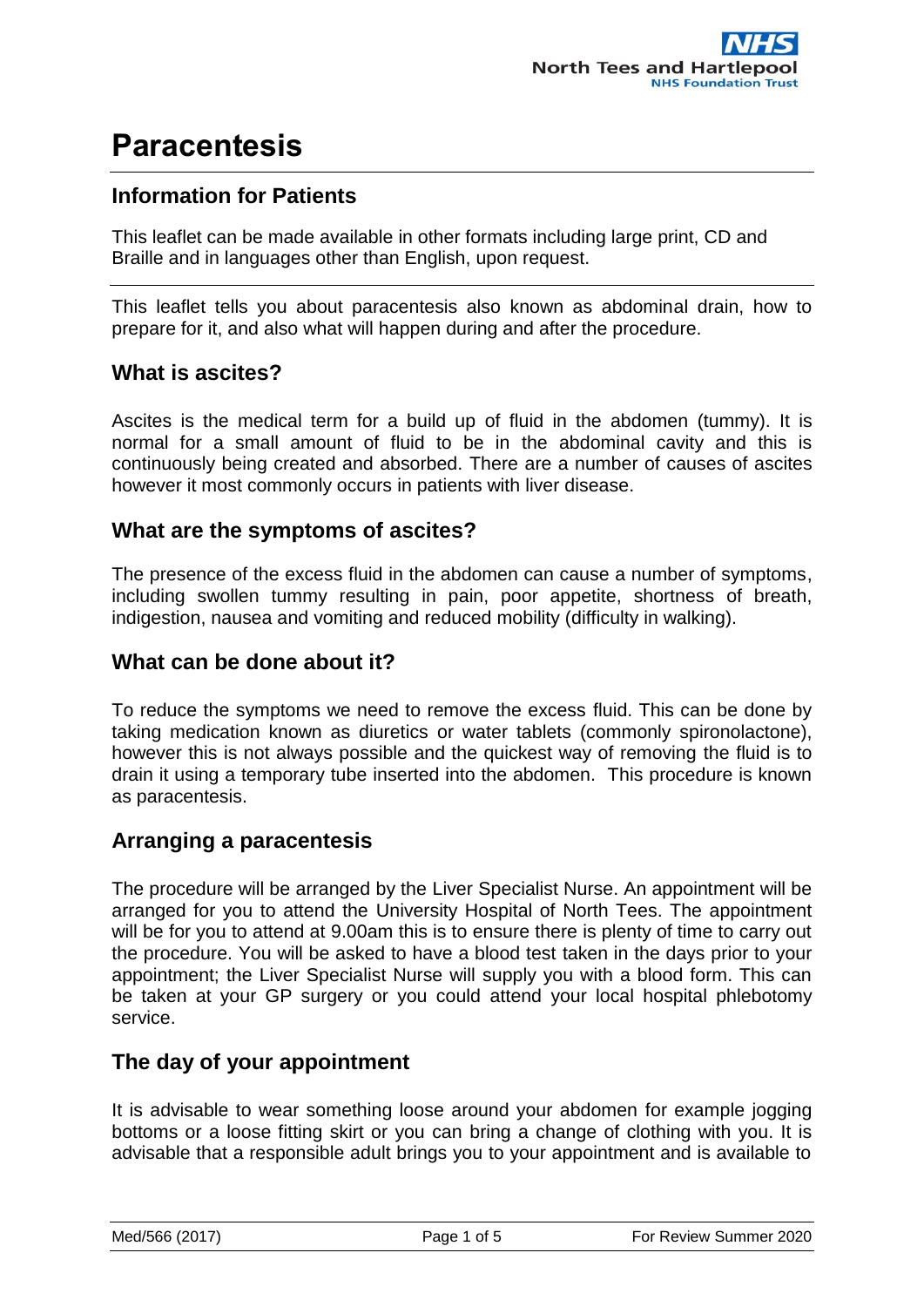take you home afterwards. On the day of your appointment **do not take** your diuretics for example spironolactone or furosemide.

The receptionist at the Medical Day Unit will book you in and the nurse will ask some questions about your health and medications. **Please ensure you bring with you a list of your medication**.

### **What happens during the procedure?**

A small plastic tube called a cannula (a fine tube) will be placed into a vein, usually in the back of your hand or arm using a fine needle as we may need to replace some fluid during the procedure.

At the start of your procedure you will be required to lie on a bed. The Doctor or Nurse will examine you to decide the best position to insert the drain into your abdomen. In some cases the Doctor may need to use an ultrasound scan in order to locate the fluid.

Once it has been decided the best place for the drain, we will thoroughly clean the site before giving a small injection of a local anaesthetic to numb the area before inserting the drain.

A tube will be inserted to act as a drain. This is securely attached to your skin with an adhesive dressing; it will then be attached to a bag to collect the fluid coming from your abdomen. The bag is then attached to a catheter stand; this allows us to empty it at regular intervals.

A small amount of the fluid will be sent to the lab for analysis and the results of this will be available that day.

Once the drain is in place you will be asked to sit in a chair to assist the removal of fluid from around the abdomen. The drain will stay in place for a maximum of six hours before it is removed to minimise the risk of infection.

You will remain in the chair throughout the day although you will be able to use the toilet facilities as normal. At regular intervals the Nurse will monitor your blood pressure, pulse, temperature and record the amount of fluid removed.

#### **What happens after the procedure?**

After six hours, or if there is no further fluid, you will be asked to lie on the bed so the drain can be removed by the Nurse. This is simple and painless. Once the drain is removed a waterproof dressing will be placed over the area and should remain in place for 48 hours and kept as dry as possible.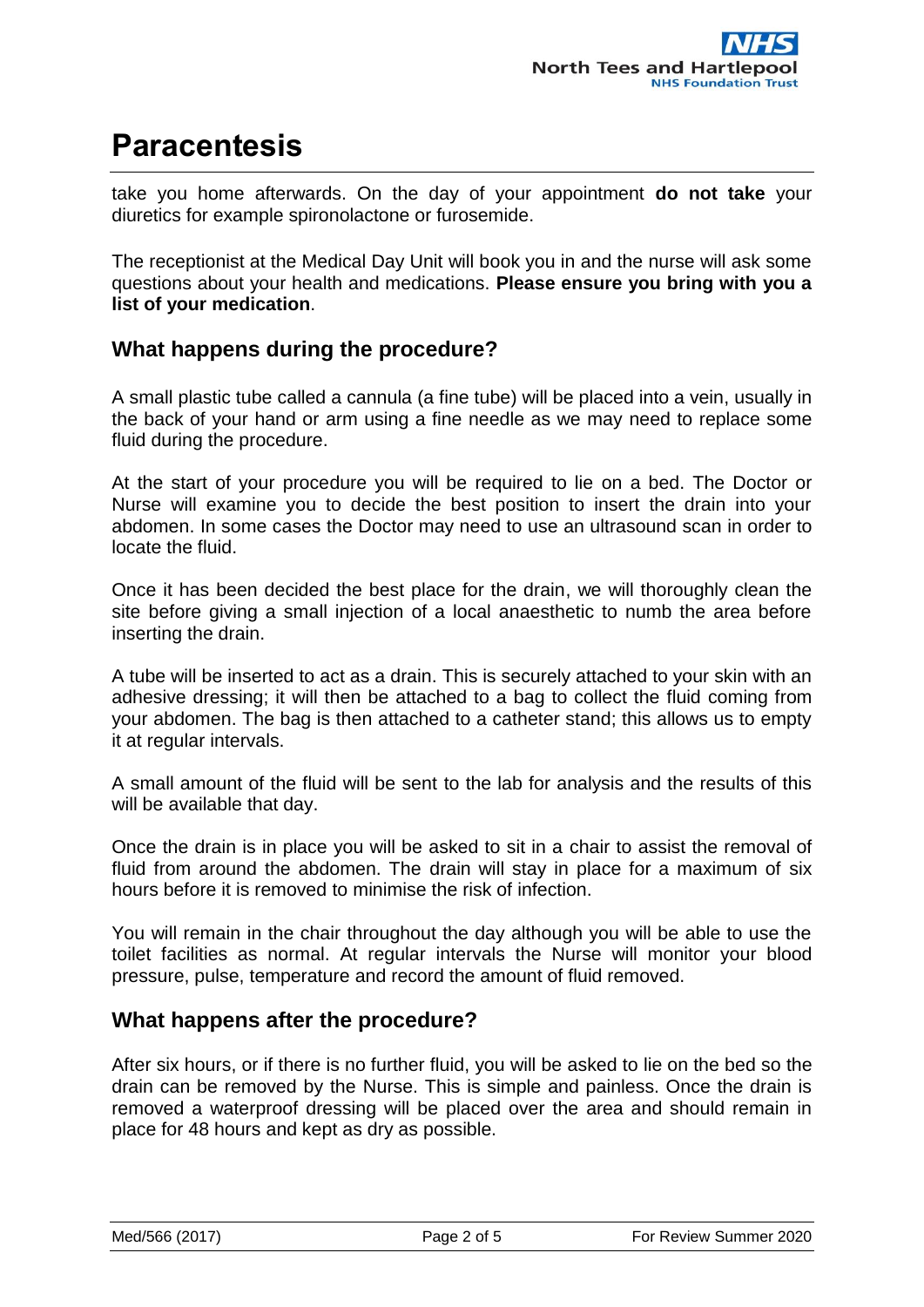The cannula will be removed and a dressing applied. Once the Nurse is satisfied that you have no bleeding from the drain site and your temperature and blood pressure are stable you will be discharged home, this is usually after 8 hours from your arrival.

### **What are the risks?**

As with any procedure there are risks, complications and side effects. Paracentesis is a safe procedure with a very small rate of significant complications (less than 1 in 1000 people).  $1$ 

Common after the procedure the patient can experience:

- lethargy it is common to feel tired after the procedure
- pain some patients experience increased discomfort in the tummy
- leakage this can occur up to 72 hours after the procedure.  $2^2$

Rare complications:

- infection in the abdominal cavity
- bleeding from the drain site
- develop low blood
- perforation damage to the internal organs
- death (very rare).<sup>2</sup>

### **Do you have to stay in hospital overnight?**

For most patients the procedure is carried out as a day case, however rarely you may need to be admitted to the ward. Once the drain is removed and you are feeling well you should be able to return home.

#### **What to do once you get home?**

You should weigh yourself daily and measure around your abdomen weekly, keeping a record of this will help plan for any future appointments you may need. If you wish to discuss booking an appointment for paracentesis you should contact the Liver Specialist Nurse see contact details.

### **Contact Numbers**

For further advice or information contact: Liver Specialist Nurse telephone: 01642 617617 ext 46127 Monday to Friday. 8.30am – 4.30pm

Out of hours – contact your GP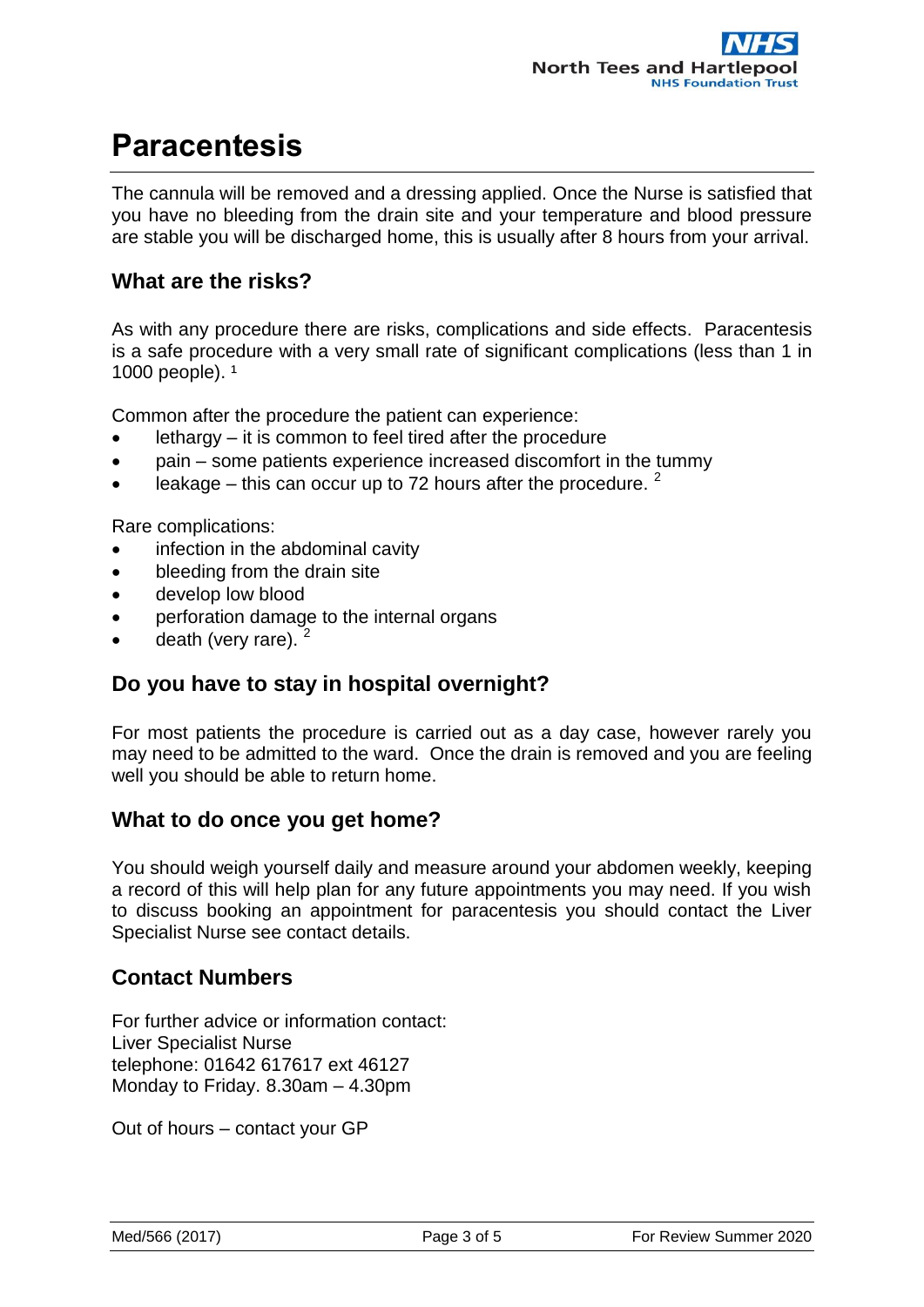#### **NHS Choices**

telephone: 111 (when it is less urgent than 999) Calls to this number are free from landlines and mobile phones or via the website at [www.nhs.uk](http://www.nhsdirect.nhs.uk/)

#### **References**

- 1. Aithel GP & Moore KP (2006) *Guidelines on the Management of Ascites in Cirrhosis* GUT 55:1-12. BMJ Journals. London.
- 2. Godard L (2012) *Drainage of Abdominal Fluid (paracentesis–Information for Patients)* Radcliffe Hospitals NHS Trust. Oxford.